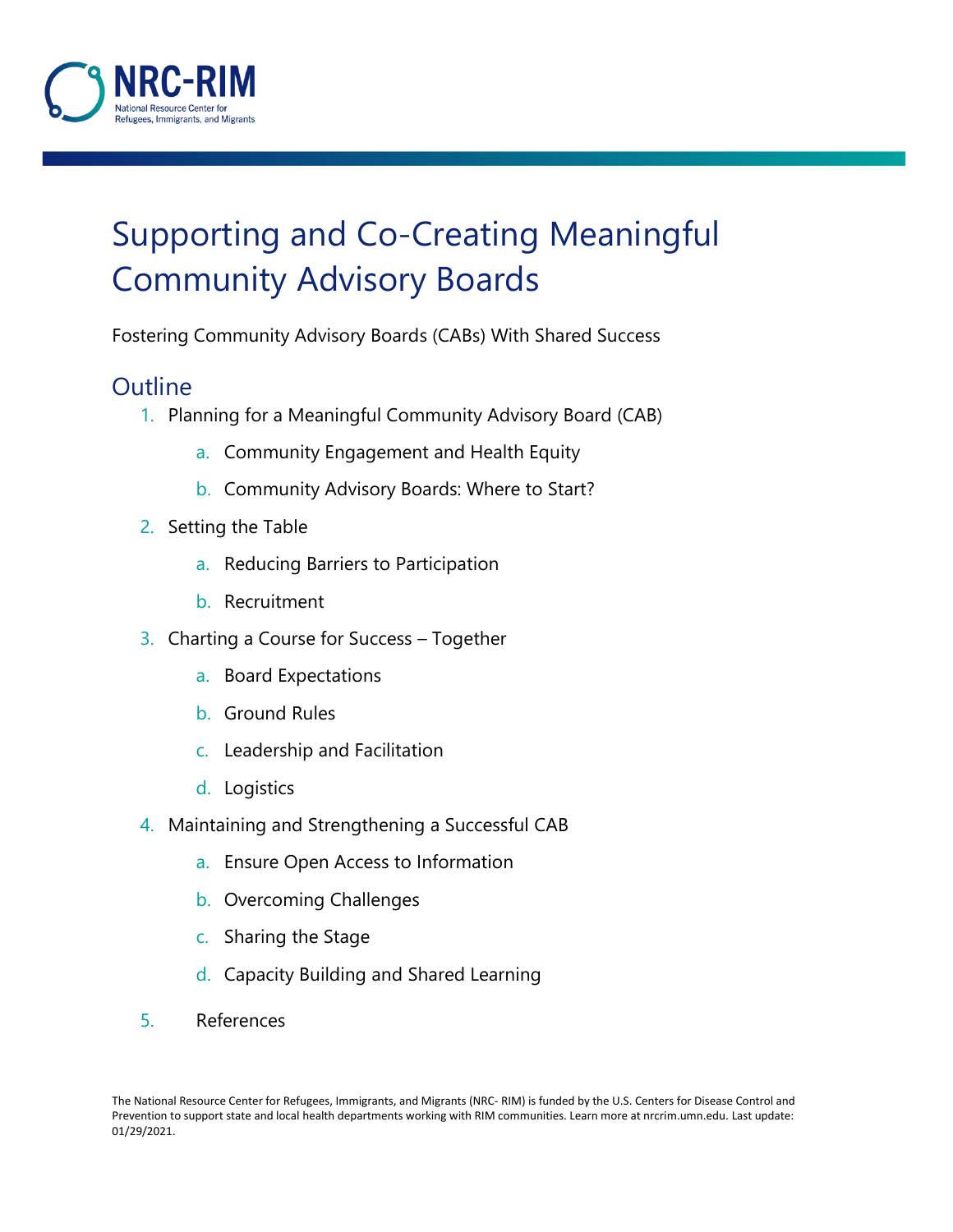# 1. Planning for a Meaningful Community Advisory Board (CAB) Community Engagement and Health Equity

- The Centers for Disease Control and Prevention (CDC) defines community engagement as "the process of working collaboratively with groups of people who are affiliated by geographic proximity, special interests of similar situations with respect to issues affecting their well-being" (Engagement, 2011)
- The Public Health Accreditation Board (PHAB) standards and measures state "community engagement also has benefits of strengthening social engagement, building social capital, establishing trust, ensuring accountability, and building community resilience."

Community engagement should not be one activity, but rather embedded throughout your work. When thinking of engaging the community, a good place to start is thinking of what level of community engagement (community involvement, impact, trust, and communication flow) you are willing to strive towards. Be realistic in your organizational capacity or ability to evolve from the "norm." The following visual from the Principles of Community Engagement, 2nd Edition1, illustrates the continuum of levels of engagement.

| Increasing Level of Community Involvement, Impact, Trust and Communication Flow                                                                                                                                                                            |                                                                                                                                                                                                                                       |                                                                                                                                                                                                                                                                                                                  |                                                                                                                                                                                                                                                                                    |                                                                                                                                                                                                                                                                          |
|------------------------------------------------------------------------------------------------------------------------------------------------------------------------------------------------------------------------------------------------------------|---------------------------------------------------------------------------------------------------------------------------------------------------------------------------------------------------------------------------------------|------------------------------------------------------------------------------------------------------------------------------------------------------------------------------------------------------------------------------------------------------------------------------------------------------------------|------------------------------------------------------------------------------------------------------------------------------------------------------------------------------------------------------------------------------------------------------------------------------------|--------------------------------------------------------------------------------------------------------------------------------------------------------------------------------------------------------------------------------------------------------------------------|
| Outreach                                                                                                                                                                                                                                                   | Consult                                                                                                                                                                                                                               | Involve                                                                                                                                                                                                                                                                                                          | Collaborate                                                                                                                                                                                                                                                                        | <b>Shared Leadership</b>                                                                                                                                                                                                                                                 |
| Some Community<br>Involvement<br>Communication flows<br>from one to the other, to<br>inform<br>Provides community with<br>information<br>Entities coexist<br>Outcomes: Optimally,<br>establishes<br>communication channels<br>and channels for<br>research | More Community<br>Involvement<br>Communication flows to<br>the community and then<br>back, answer seeking<br>Gets information or<br>feedback from the<br>community<br>Entities share information<br>Outcomes: Develops<br>connections | <b>Better Community</b><br>Involvement<br>Communication flows<br>both ways, participatory<br>form of communication<br>Involves more<br>participation with<br>community on issues<br>Entities cooperate with<br>each other<br>Outcomes: Visibility of<br>partnership established<br>with increased<br>cooperation | Community Involvement<br>Communication flow is<br>bidirectional<br>Forms partnerships with<br>community on each<br>aspect of project from<br>development to solution<br>Entities form bidirectional<br>communication channels<br>Outcomes: Partnership<br>building, trust building | <b>Strong Bidirectional</b><br>Relationship<br>Final decision making is<br>at community level<br>Entities have formed<br>strong partnership<br>structures<br>Outcomes: Broader<br>health outcomes<br>affecting broader<br>community; strong<br>bidirectional trust built |

Consortium, NIH Publication No. 11-7782, June 2011 <sup>2</sup>rinciples of Community Engagement, 2<sup>nd</sup> Edition, Clinical and Translational Science http://www.atsdr.cdc.gov/communityengagement/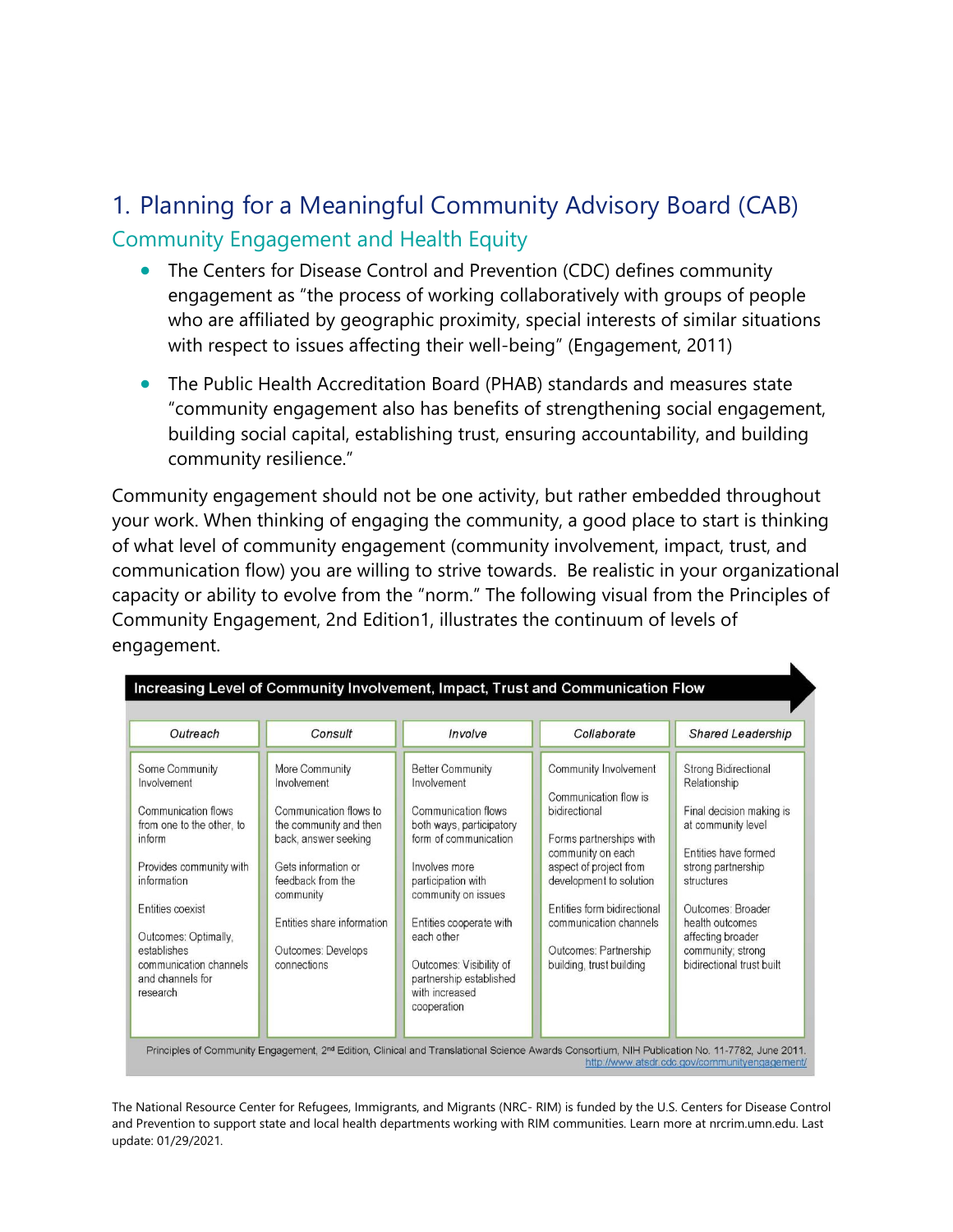If your goal is to move more toward community collaboration and shared leadership, a community advisory board is one effective option (and should not be the only way) in having community members helping guide the process of your work. Furthermore, having a CAB may move you on the continuum into "consult" and "involve" if they are serving as advisors, but keep in mind there are many strategies to authentically engage communities in a manner that promotes a more equitable engagement.

- Resource: "[Principles of Authentic Community Engagement](https://www.health.state.mn.us/communities/practice/resources/phqitoolbox/authenticprinciples.html)" Minnesota Department of Health $3$
- Resource: "[Supporting Health Equity Through Community Engagement](https://www.health.state.mn.us/communities/practice/equityengage/community/advancingequity.html#engages)" Minnesota Department of Health

From the MDH Center for Public Health Practice4: When thinking about engagement that advances equity, think about these reflective questions:

- What partners do you engage to advance public health?
- Who influences decisions made about public health policies and practice?
- Would populations experiencing health inequities describe your department as working with them to find solutions, or offering solutions to them?

#### Community Advisory Boards: Where to Start?

Community Advisory Board (CABs), when involved in research "often serve as a source of leadership in the partnerships of community-based participatory research (CBPR) and provide structure to guide the partnership's activities….CABs provide an infrastructure for community members to voice concerns and priorities that otherwise might not enter into the researchers' agenda, and advise about suitable research processes that are respectful of and acceptable to the community."<sup>5</sup>

If your organization decides a CAB would be helpful in doing more communitygrounded work, there is a lot to think through in advance of seating the board. It is critical to start the process by putting in some effort on strategic planning with regards to a CAB, including considering the following questions:

• What are your institution/ organization's goals for this CAB?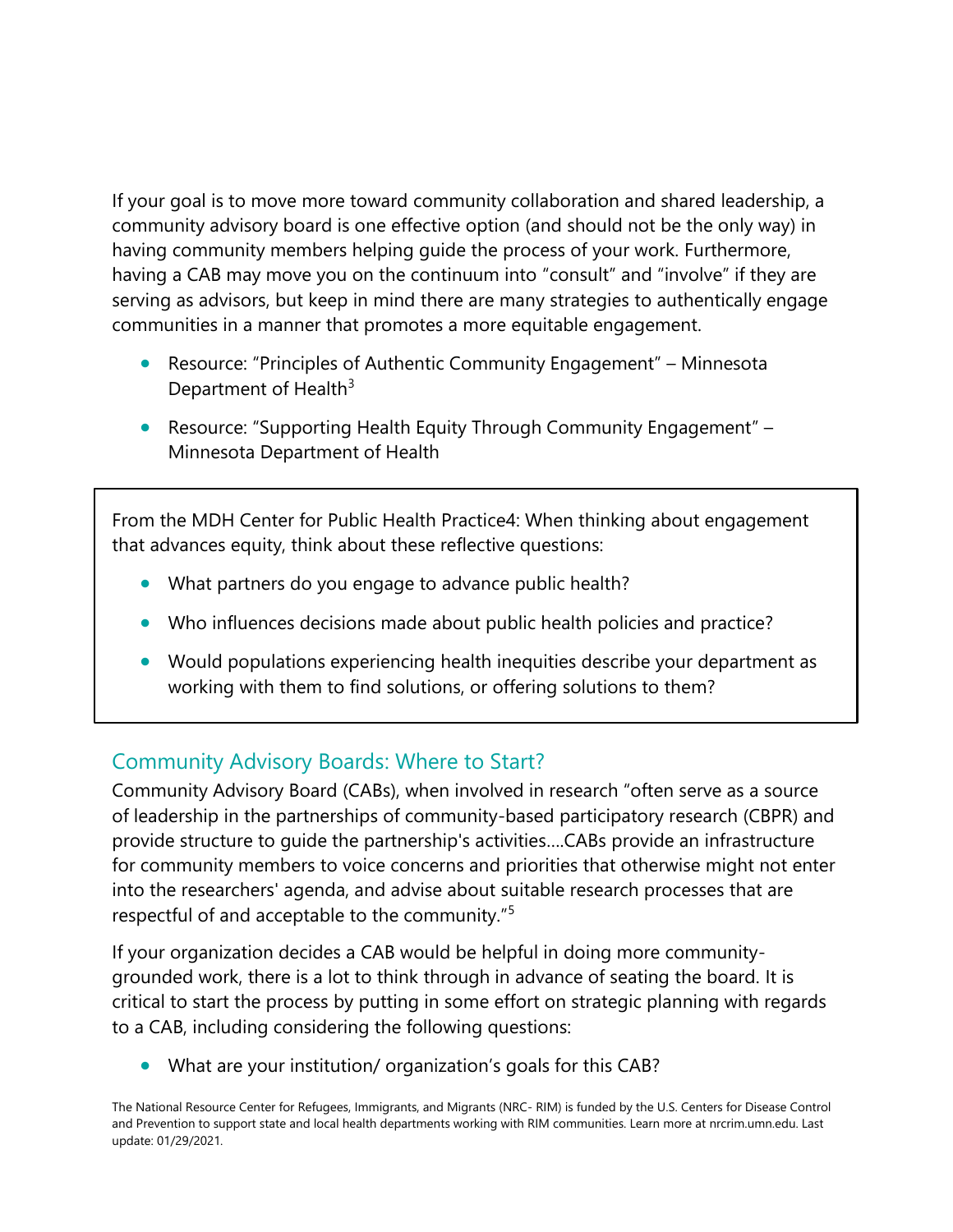- $\circ$  How flexible can you be in adding future CAB-identified goals that fall in line with the general scope?
- Are there rules or processes in your organization that will affect the ability for the CAB to make decisions, or areas they will not have a final decision-making power?
	- $\circ$  If so, it is important that you can communicate this to the CAB at the outset.
- Is your organization willing to balance or share power with the CAB? What level of power would the CAB have?
	- $\circ$  Be realistic and have necessary discussions with leadership within your organization.
- What resources are available for this engagement (funding, staff time, in-kind support)?

Additional questions to consider:

- **Relationships and trust:** What relationships do you already have within the community? Has trust been established in existing relationships, if any?
	- $\circ$  Who can you confer with to see if a CAB for this work would be welcomed by the community, and what considerations might be helpful?
	- $\circ$  Also important to consider how engaged the people you have relationships with are in other work. Some agencies and organizations tend to partner with the same community stakeholders and leaders for many/all projects. Engaging in new partnerships is important for organizational growth.
	- o Consider what would make a truly beneficial relationship. How would the CAB members you'd recruit benefit from this collaboration, beyond, ideally, a benefit to their community.
- **Experience and passion for the work:** Who in the community is passionate and/or has experience in the topic?
	- $\circ$  One strategy is to work with those in the community already active in the proposed area of work, rather than those community contacts you already partner with or routinely engage. Your contacts within the community can be helpful in identifying community champions in the proposed area of work.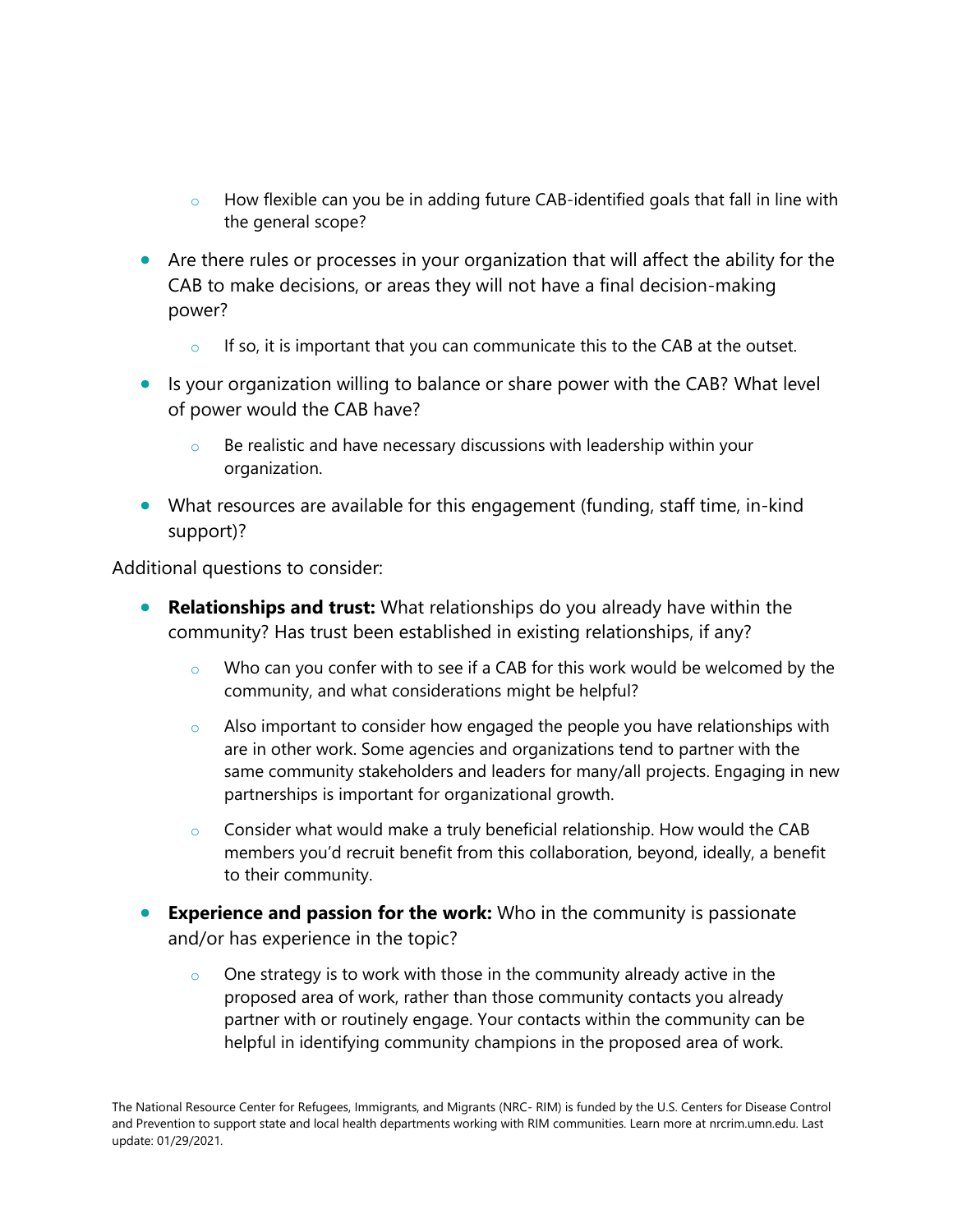Take time in the process to discuss and reflect on these questions. Collect the answers into what you can help you start defining the scope and purpose of the Community Advisory Board. This will be helpful in terms of recruitment as well as setting the table for a meaningful CAB.

# 2. Setting the Table

### Reducing Barriers to Participation

Community members are balancing a variety of other responsibilities that take priority: family, work, other responsibilities in their respective communities, self-care, and other interests and hobbies. Some of the community members that could give the most effective and helpful guidance to the project might also be those who have the greatest demands on their time and other barriers to participation. The following are some strategies to assist the potential board members and reduce to barriers to participation:

- 1. **Honorariums:** Community members are busy, and a modest monthly honorarium helps them by honoring their time, experience, wisdom and expertise. They are participating on their personal time so this would help offset money they could have earned with other work, and defray costs that could be incurred due to their participation.
- 2. **Travel/Mileage Reimbursement:** For those who would be driving or taking public transit, consider covering the cost for travel to meetings and other projectrelated activities by providing mileage reimbursement or public transit costs. For those with more transportation barriers, consider providing the transportation necessary to ensure they can participate (e.g. carpool, taxis, shuttles).
- 3. **Child-Care:** If child-care is needed for the CAB member to attend the CAB meetings, consider offering to pay a standard amount or reimburse for child-care cost or offering on-site child care.
- 4. **Meeting Location:** Video conference meetings can be helpful to reduce the time needed for involvement, but can also provide their own challenges in creating rapport/cohesion. If the group will meet in person, a more permanent meeting location can be decided upon once the CAB has finished recruiting, but letting interested candidates know the general region where you plan to meet can let them know if it is feasible in their schedules considering travel time. Consider picking a location central to the community, not your agency's location or what is easiest for you as the organizers.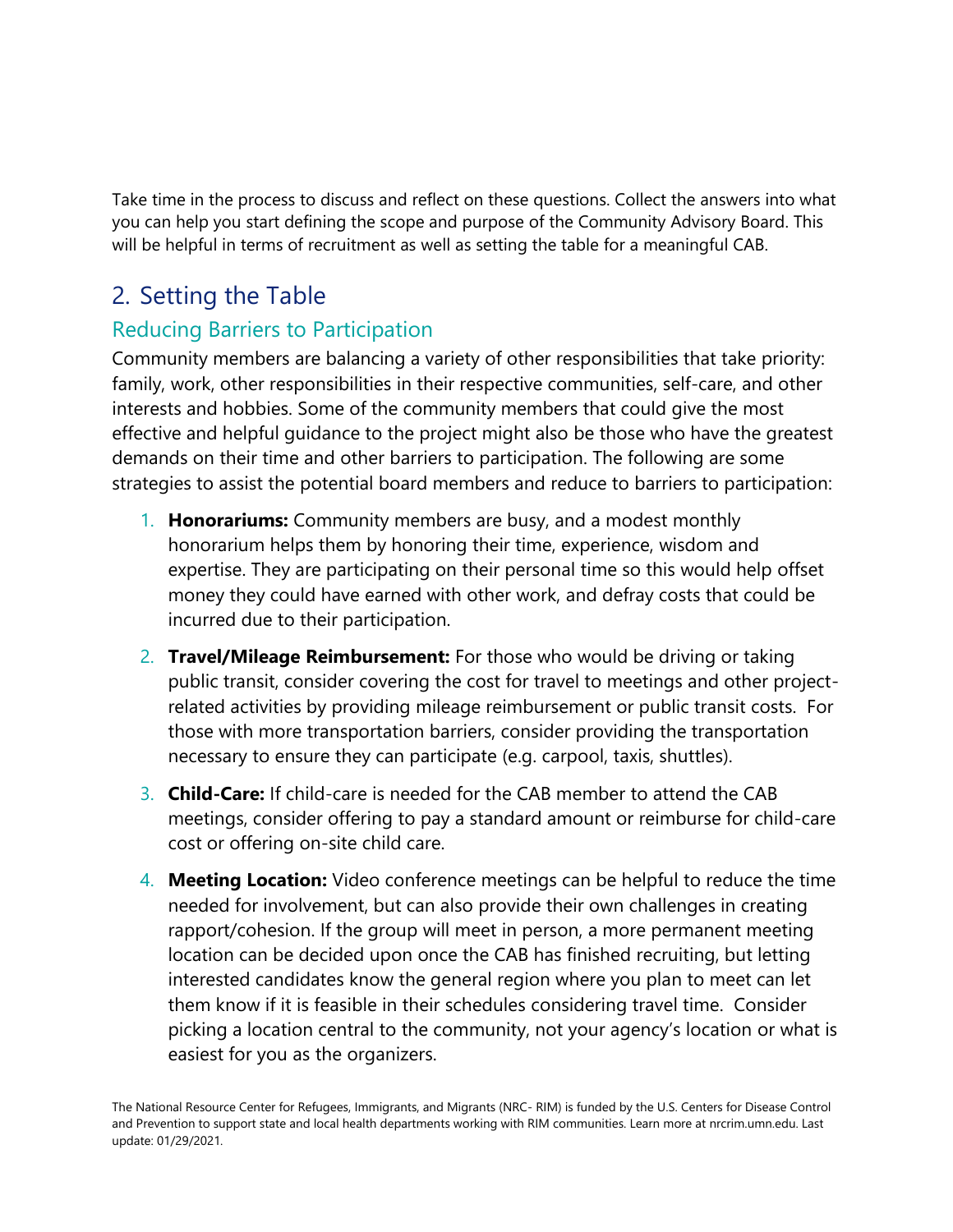- 5. **Providing food and refreshment:** Community members and leaders are busy, and giving them one less thing to worry about before or after the meeting is helpful. It also is a bridge to help develop relationships and rapport.
- 6. **Offering ASL and Spoken-Language Interpreters:** Offering options for those who could benefit from the presence of an interpreter for either ASL or a spokenlanguage interpreter can help improve accessibility and recruitment of a more diverse group.
- 7. **Listen to those who you are recruiting and other partners:** What other barriers do they identify for that particular community?

#### Recruitment

**Internal Personnel:** It is important that the right staff engage and work with the CAB. Questions to consider include:

- What internal staff at your organization already have experience and relationships with the community(ies) you want to work with?
- Which staff have community engagement experience that would serve as good liaisons for the CAB?
- Who can be a consistent, accessible presence for the CAB?
- Who can bring enthusiasm for the topic?
- While the work is serious, who can help bring some fun, levity, and ability to foster relationships to the group?

**CAB Members:** There is a lot to consider in forming the CAB, from size of the group to the makeup of individual demographics. Creating a representative CAB and a welcoming, safe and productive environment is a challenge that can require reflection and honest and sometime hard conversations. Members of the community can be very helpful in thinking this through before you start recruiting. Some questions to consider:

- How diverse is the community you want to work with? What considerations are key to getting a broad representation of the community?
- Consider a balance of gender, ethnic groups, socioeconomic status, occupations, and key religions from the community.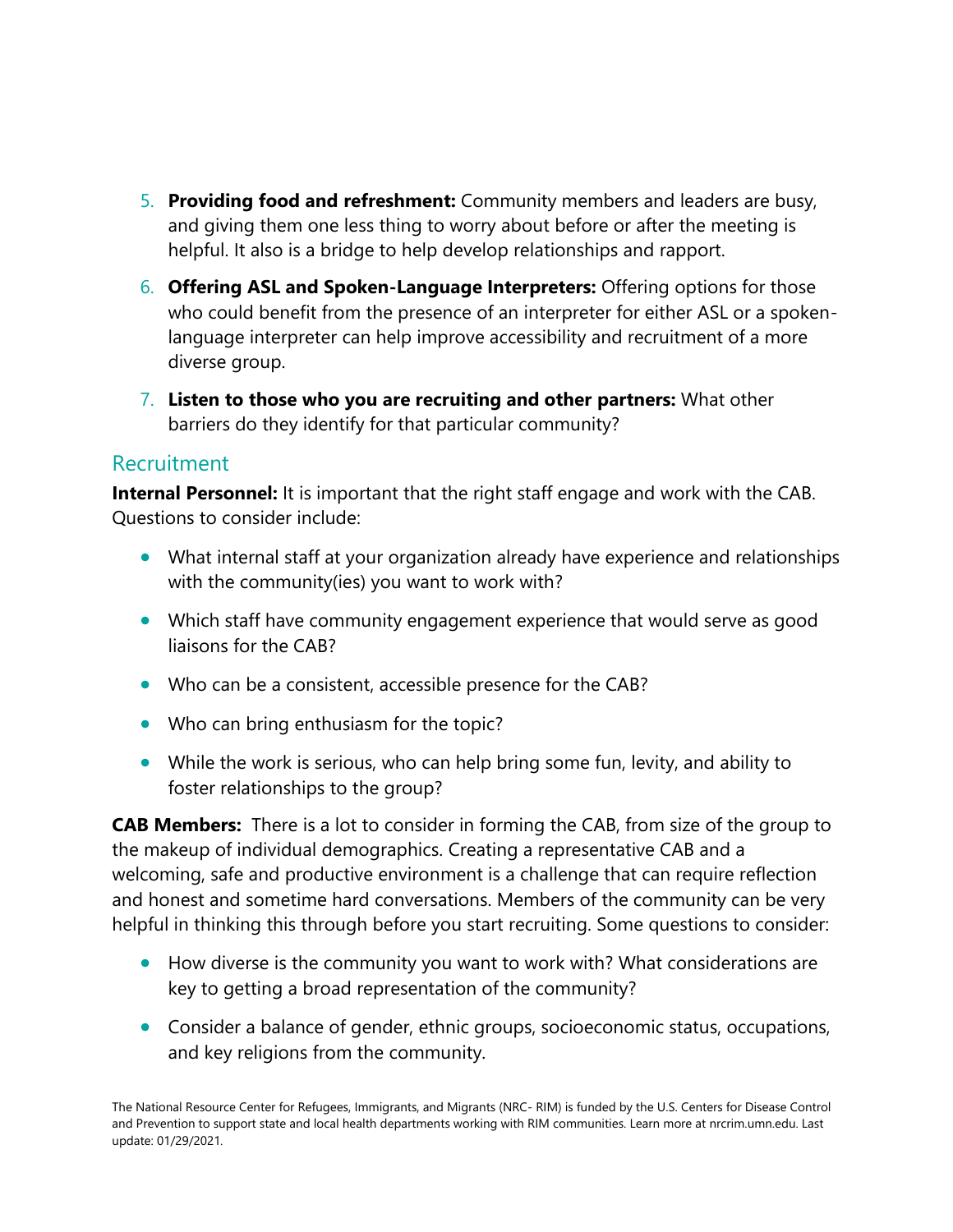- Do you want leaders from the community who quide the actions of Community Based Organizations (CBO) and faith institutions? Alternatively, do you want members of the community who are not strongly tied to an organization? Or both?
- Can you have members who are English Language Learners and may need interpreters participate? If meetings must be held in English, make that clear in recruitment.
- What accommodations can you offer for people with disabilities to participate?
- What is the estimated number of hours that it will take for someone to participate? In and outside of the meetings, if you hope to engage them outside of the meetings as well (for example, reviewing and providing feedback on documents).
- Resource: [Community Engagement Toolkit,](https://www.collectiveimpactforum.org/sites/default/files/Community%20Engagement%20Toolkit.pdf) Collective Impact Forum, has helpful tools including one on "Who's at the Table."<sup>2</sup>

Once you have identified the kind of people that you want to recruit, begin to develop a list of prospective members.

Consider meeting with prospective members in person. Be prepared to provide background information including history of the group, project timeline, what they have been or will be working on, who the other members are, how the group works together, etc. Also be prepared to share more logistical information including how often the group will meet, where meetings are held, estimated number of hours of involvement per month, and how long you would like to members of the board to stay on at a minimum.

This same type of information can be laid out in an invitation letter or call for applications. The more information you can provide, the more likely you will get the people who will be the best fit for this. This may be the people you meet with or others that they refer to you.

# 3. Charting a Course for Success - Together Ground Rules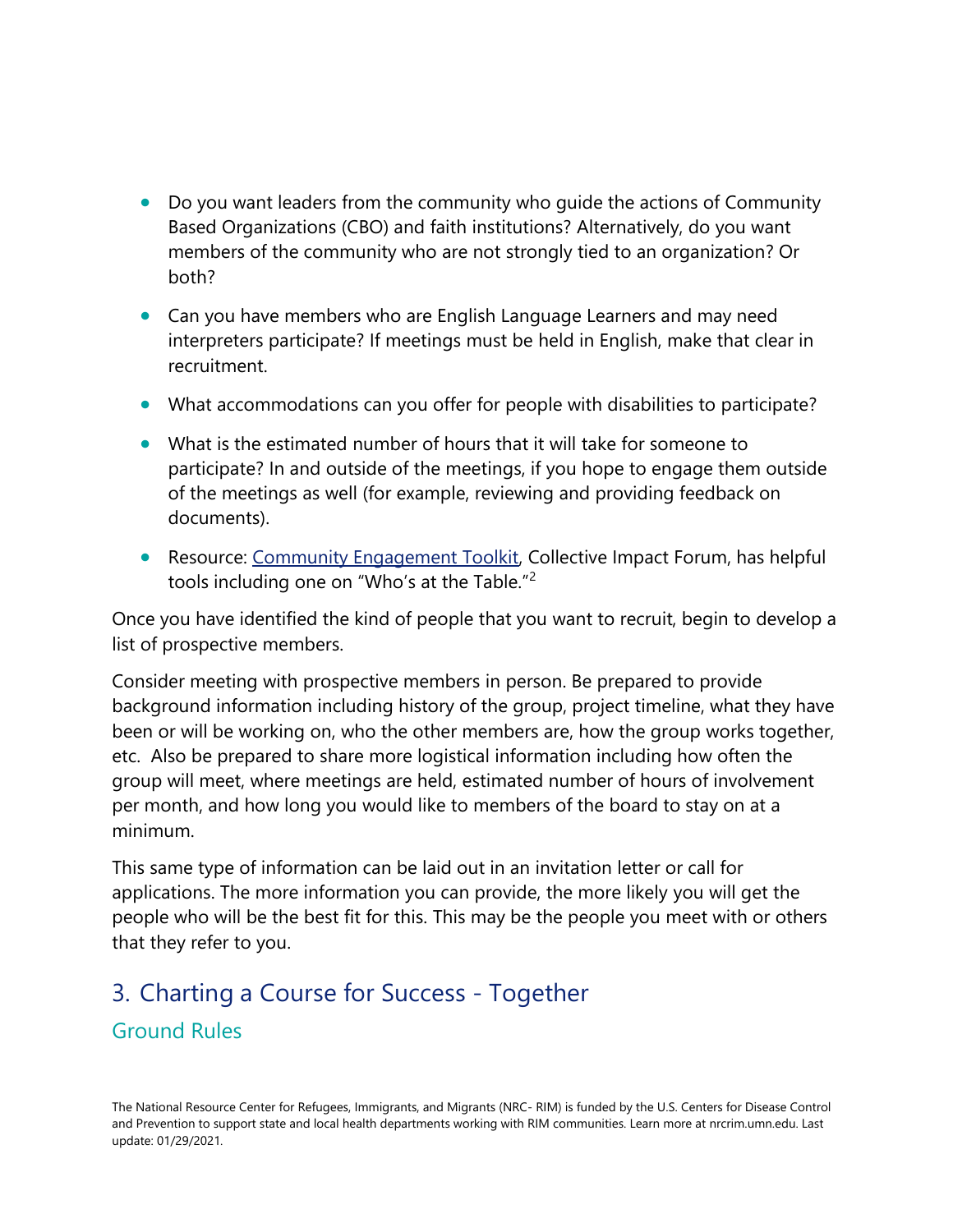Ground Rules is another component that can be co-created with the CAB to promote respectful, productive board meetings. It can be simple with only a few guiding principles or more exhaustive, depending on what the CAB (and organizers) feels is important to set the group on a path for success.

Part of the first meeting could be devoted to brainstorming as a group what values and "rules" the group would like to operate. Have a couple to offer for consideration if it is quiet or CAB members take a little time to think and offer their own suggestions. It is important to create a safe space where people feel respected and are comfortable sharing their thoughts.

Ground Rules can be short or exhaustive depending on the group, but some overarching goals can be to foster collaboration, inclusion, respect, and ideas.

#### Board Expectations

It is beneficial to all parties to create a framework for community advisory board operations. Spend time with the CAB to further develop the scope and purpose – it will be more effective and resonate with the CAB if it is co-created. Additionally, devoting time defining expectations for both sides is important so everyone can hold each other accountable in a bi-directional way.

- **What expectations does the sponsoring organization have for the CAB?** Examples provided below:
	- o Respect ground rules set by CAB
	- $\circ$  Provide input on communications with community (consent forms, educational materials, preferred ways to disseminate information)
	- o Educate study team on historical challenges, politics, and community-specific nuances as project progresses
	- $\circ$  On topics where feedback requested, share with networks to gather additional input
	- Help publicize community events and opportunities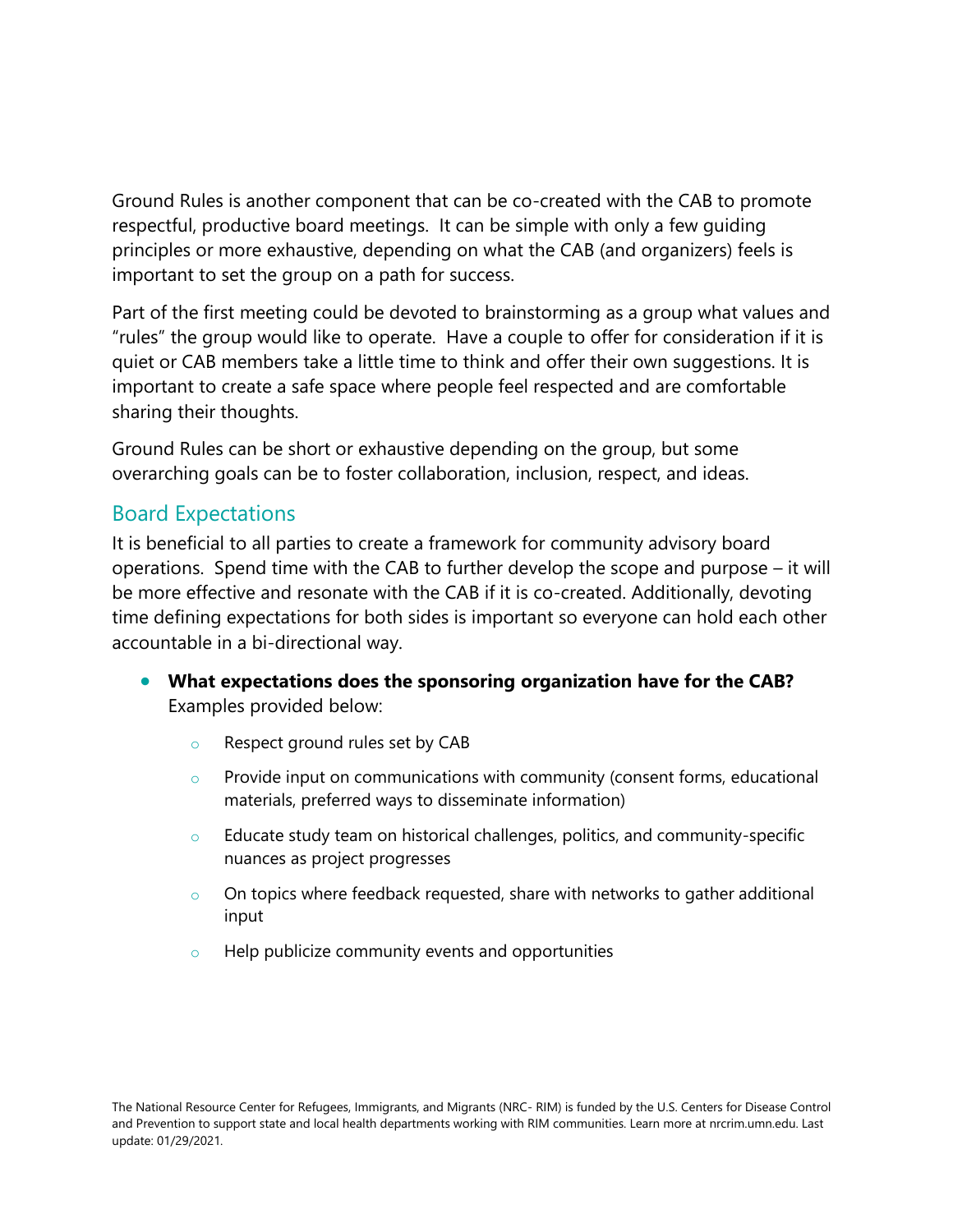- $\circ$  Attendance at meetings or advance notice given for an absence. The CAB can decide what steps should be taken when there are missed attendance. *For example, in one CAB, they decided the facilitator would contact them after one missed absence without advanced notice. If two meetings were missed in a row by a member, the CAB asked that the facilitator contact the member and see if they are unable to meet the expectations and to consider if they needed to step down.*
- **What expectations does the CAB have for the sponsoring organization?** Examples provided below:
	- $\circ$  Prompt communication of schedule, events, and upcoming opportunities
	- o Regular updates on study progress and challenges
	- $\circ$  When CAB feedback requested, report back how input was used or why a change was not feasible
	- $\circ$  Increase their awareness of topic area and related resources
	- o Conduct socially responsible research (if applicable)
	- $\circ$  Shared decision-making process and voting, when applicable. This shared decision-making framework can be applied to a variety of efforts

A charter/memorandum of understanding (MOU) that records all the expectations and ground rules enable members to reference back and adhere to the mutually agreed upon framework. This also helps or the group to hold themselves, each other, and the sponsoring organization accountable throughout the course of the CAB's existence. It is recommended you each member signs and agrees upon the charter/MOU.

### Leadership & Facilitation

Another piece to consider is who will be serving key roles for the functioning of the CAB. Roles can vary depending on what works best for the particular group, as any of the following (and other configurations) have been used successfully:

- Facilitator from the sponsoring organization and all the CAB members have an equal say in decisions
- CAB member serves as the chair
- Co-chairs, one from the sponsoring org and one from the community or both from the community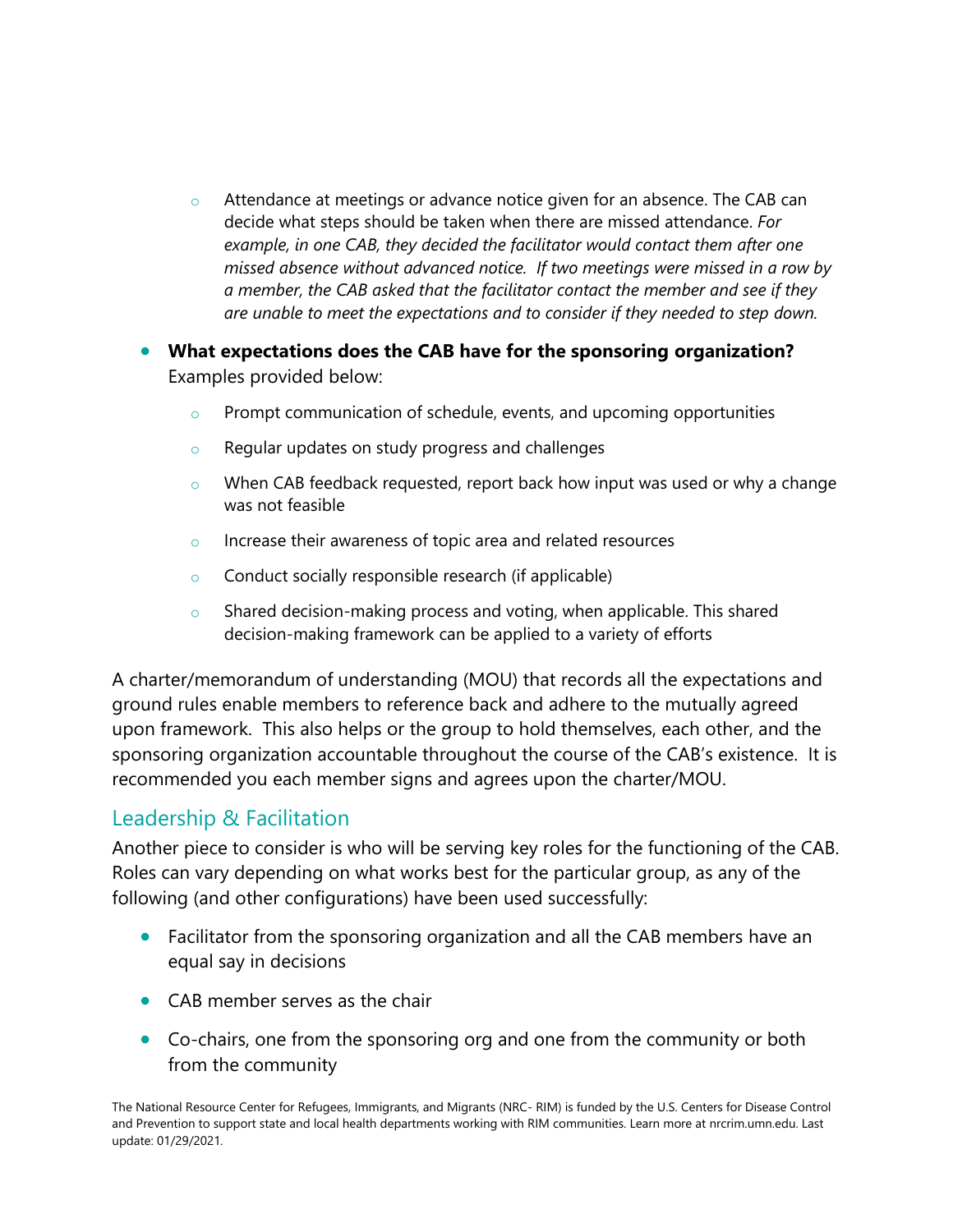• Rotation of who is facilitating/leading meetings

Find what works for your CAB based on discussion with the CAB members and project staff. Consider term limits as a precaution in case challenges arise since they can help create a natural transition.

#### **Logistics**

There are many other logistics that can be decided either during the "forming" stage of the CAB, during the pre-planning phase, or both. Note that ownership by the group will depend on how much decision making the CAB has. Some logistics to consider, with the CAB, if possible:

- What time should meetings occur? What will be realistic in terms of people getting there on time (if in-person) from their prior commitments?
- Are there days and/or times that do not work well or work better for the group? There may be religious, occupational, and community considerations.
- What should the time commitment be? Remember to take into account that people are participating on their personal time. How long should the meeting time be to be effective but also not taking too much of their time in the day outside of their regular work?
- Who from your organization can take notes for the meeting? How will they be shared?
- Who will facilitate the meeting?
- If the meeting will be virtual, what can you do to build rapport and relationships? How do you preserve some of the time that would have gone towards socializing if the meeting had been held in person?
	- $\circ$  Meetings held virtually does allow people to type in comments in the chat, which can be a nice option for those who have difficulty speaking up or are more introverted.
- If the meetings are in person, what can the sponsoring organization offer in terms of food and beverage? What type of food would the CAB prefer? Remember to take dietary restrictions into account and holidays that may require fasting or abstaining from meat.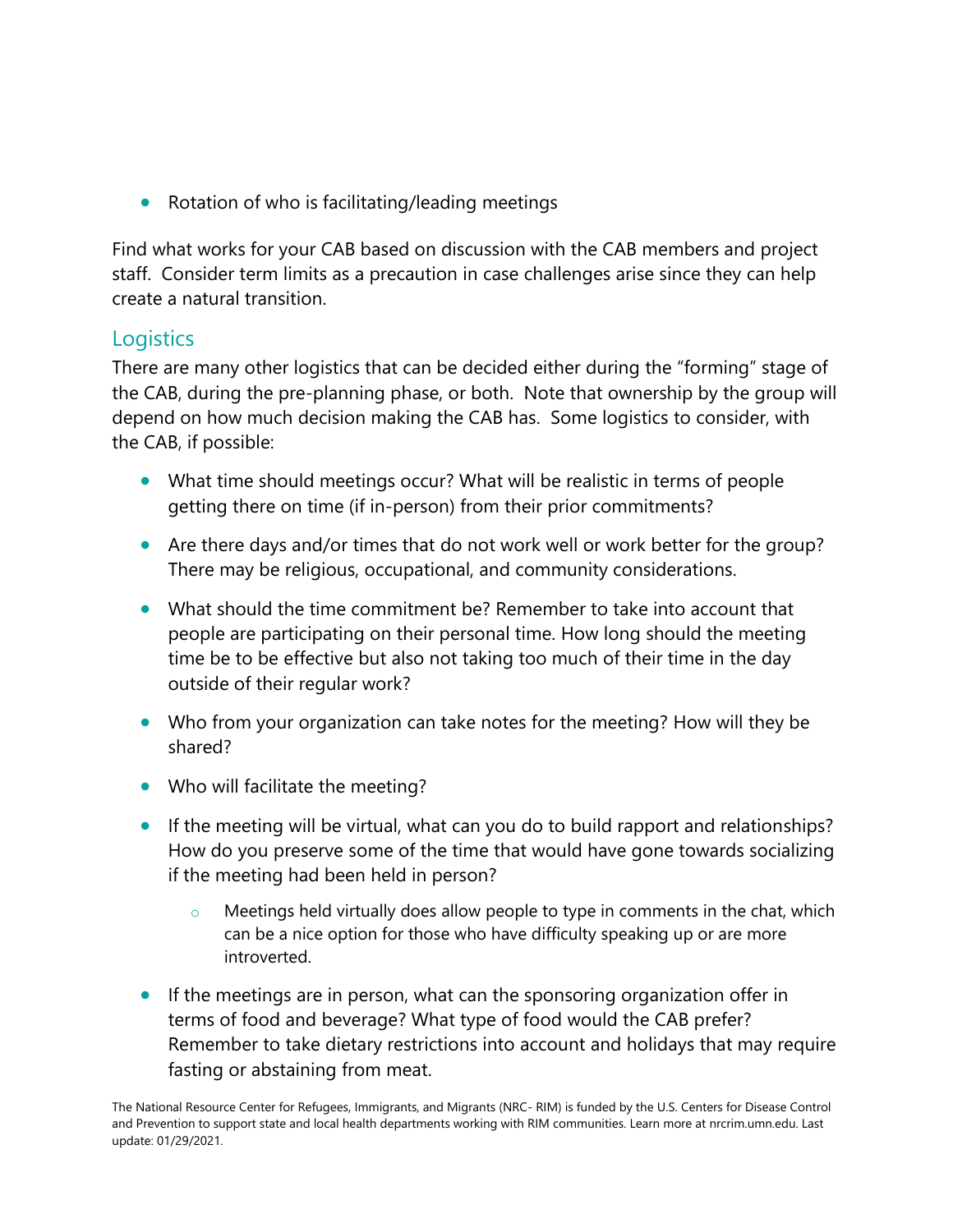o *Example: For a CAB that serves the West African diaspora community, members wanted to have the dinner to be more culturally relevant at each meeting. They were able to find West African caterers who could provide the meal within the budget limits and rotated between a variety of West African caterers.* 

# 4. Maintaining a Successful CAB Ensure Open Access to Information *Accessible Drive/Portal*

It is important that CAB members have access to information about the project, background, timeline, goals, milestones, and contact information of all involved. Consider creating a portal/shared drive where those with access can find all the relevant documents and information.

#### *Progress reports to CAB*

The CAB needs to be kept informed as the work progresses. In addition to making sure they have access to documents, consider providing a progress report or talking through updates as a standing agenda item. Include follow-up on their efforts and guidance provided, but also give them a broader sense of the progress of the work they may not be as directly involved in. They are ambassadors for the project and a broader knowledge can help them better guide the work you are asking them to help with.

### Overcoming Challenges

#### *Lack of understanding by the sponsors*

Organizational staff can take it upon themselves to improve their interactions with CAB members by deepening their knowledge and understanding of the history/culture of the group as shared by the CAB members. Members of the sponsoring organization/institution have a responsibility to learn about the community and understand CAB members in the context of their social history or culture. Staff should be open to asking questions, seeking clarifications, and accepting constructive feedback rather than working with assumptions. CAB members' efforts to point out mistakes or areas of improvement should be appreciated and welcome, as builds a more equitable and welcoming environment.

#### *Strong Personalities*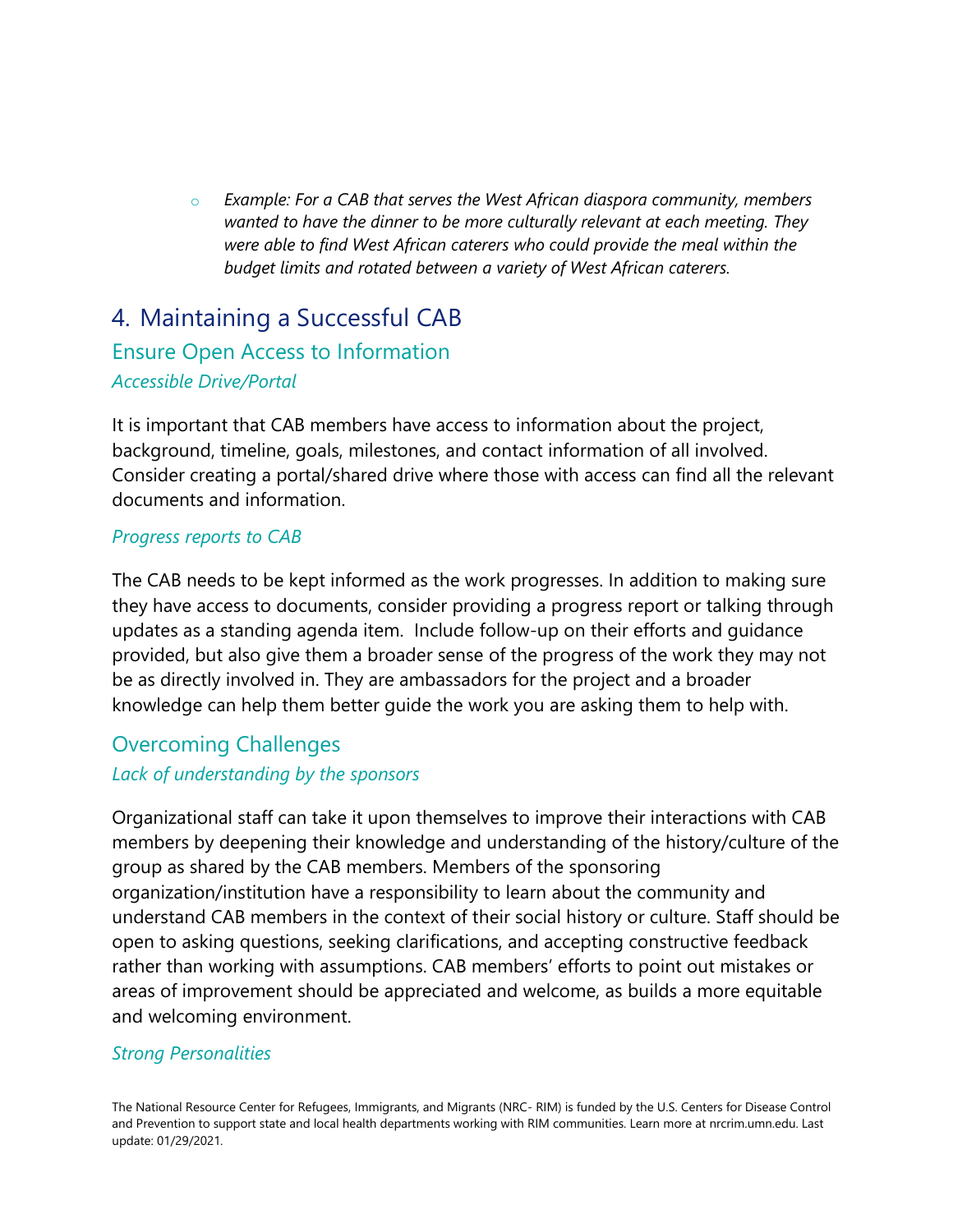Dialogue and process can sometimes be derailed if there are individuals who tend to dominate the conversation by interrupting others, taking the conversation into unrelated tangents, being the loudest voice in the room, and other ways that can silence others. There should be a process in place for when this happens because you will need strong facilitation techniques to counteract this. The facilitator needs to be very intentional about creating space for all to share and some potential solutions include:

- Changing the pace to a round robin so everyone has an opportunity to speak
- Redirect conversation
- Reminding everyone about the mutually agreed upon Ground Rules
- Gently remind the stronger personalities to allow others to be able to speak
- Some of this also can be resolved by the other CAB members speaking up.
	- $\circ$  If a community chair is leading the CAB, potentially strategizing with them "offline"

The fallout from not dealing with this over time is the potential of members quitting if they feel that their voices are not being heard.

#### *Continuing Momentum*

Sometime attendance can drop off over time, or interest/attention by some members can waver. This is understandable since this is not a one-time event, but rather a continuous engagement over time. A few strategies to counteract this include:

- Make sure you are fostering the relationships in the group, among the members as well as your staff. Devote time at the beginning of the meeting to share and build relationships.
- Having a frank conversation with an individual to see if they are still committed or would they prefer to step down to allow someone else to take their place
- Bring in guest speakers to highlight a different aspect of the work, or to share knowledge with the CAB and study staff on a particular relevant topic.
- Feature members as speakers or supporting them to lead specific agenda items.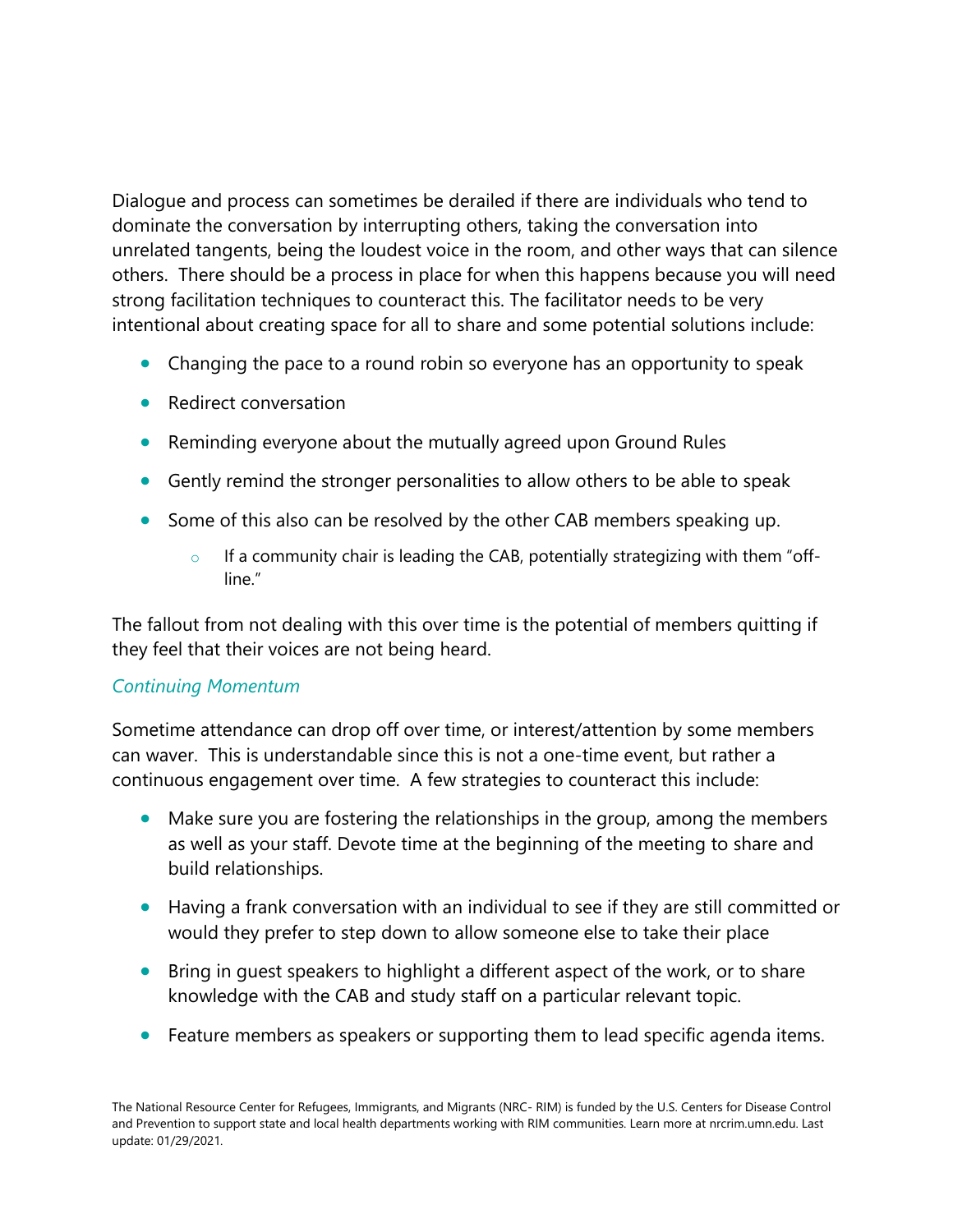- Making it possible for members to bring quests, when appropriate. Bringing in new voices can change the dynamic of the group which adds add new energy and ideas.
	- $\circ$  For planning purposes and time to hear all voices, consider asking the members to contact the organizer in advance if they plan to bring a guest.
- Give the members opportunities to highlight their involvement to others, from speaking/presentations to meeting with partners.
- Conscious effort should be made to engage CAB members in brainstorming ideas, seeking their opinions on actions that need to be taken and thoughts on aspects of the project they may not be directly involved in.
- Willingness to evolve and adapt the work and goals of the CAB in sync with the feelings of the CAB.

#### Sharing the Stage

Be intentional about who gets credit for the products of the shared work. As CAB members help guide the work, they should also be getting some of the credit, recognition, and networking opportunities that can come from it. Think on ways to do so, below are a few ideas:

- Panels and presentations
- Media interviews
- Meetings with funders
- Making a rule that there will be CAB members as co-authors for any manuscripts published
	- o *Example: For one CAB, two members were invited to be co-authors to each manuscript being produced, based on their interest areas.*

### Capacity Building and Shared Learning

Another important strategy for maintaining and strengthening a CAB is through capacity building and shared learning. This is a way to build the strength and knowledge of members and study staff in a shared educational opportunity that benefits all involved. Some considerations include: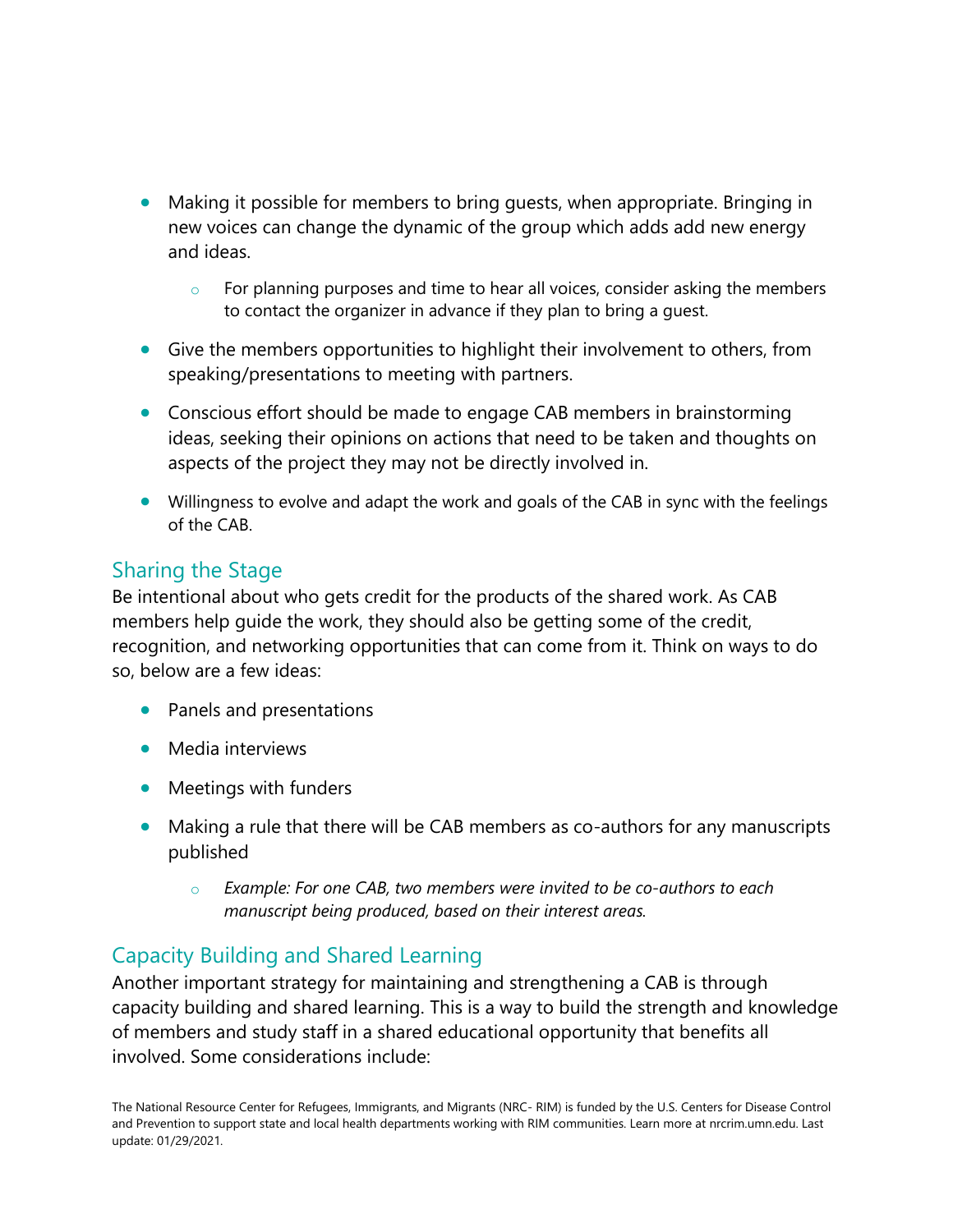- Identify topic areas based on the goals of the project as well as the goals/needs of the CAB members. Topics that address both should be highest priority.
- Based on capacity, encourage CAB members to bring others from their respective community organizations they may be affiliated with or representing
- Your staff should be full participants as well everyone is an equal learner
- Contract or partner with workshop creators/facilitators that are community grounded.

Examples of capacity building/shared learning:

- Workshop on creating focus group guides, hosting, facilitating focus groups
- Questionnaire development / Surveying in the Community
- Risk communication
- Monitoring and evaluation
- The power of stories
- Community needs assessment
- Policy reviews